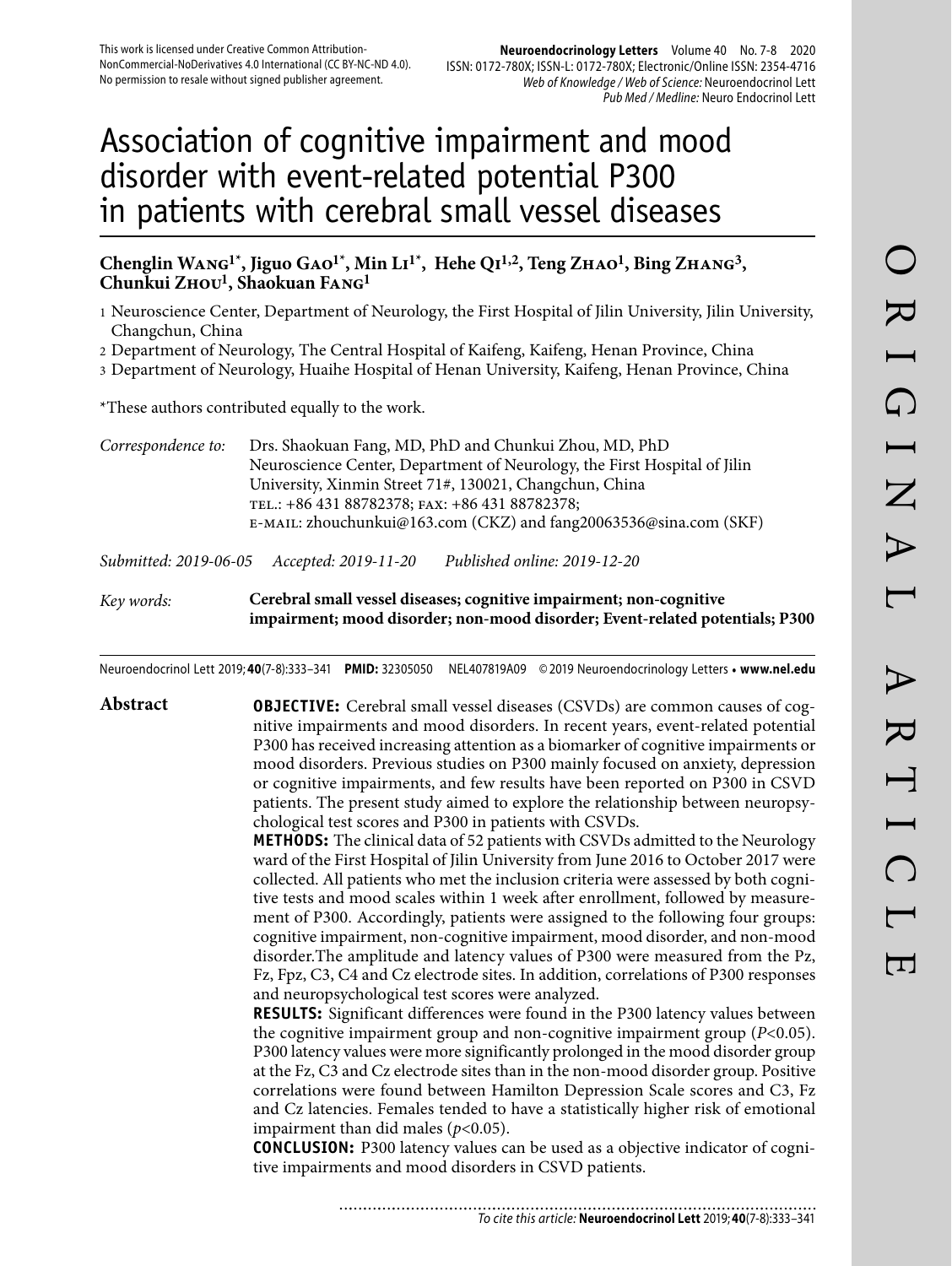#### **Abbreviations:**

| <b>CSVD</b> | - Cerebral small vessel diseases                       |
|-------------|--------------------------------------------------------|
| (ERPs)      | - Event-related potentials                             |
| MRI         | - Magnetic resonance imaging                           |
| MMSE        | - Mini Mental State Examination                        |
| MoCA        | - Montreal Cognitive Assessment                        |
| HAMD        | - Hamilton Depression Scale                            |
| HAMA        | - Hamilton Anxiety Scale                               |
| DSM-V       | - Diagnostic and Statistical Manual of Mental Disorder |
| CCMD-3      | - Currently, the Chinese Classification and Diagnostic |
|             | Criteria for Mental Disorder Version 3                 |

# **INTRODUCTION**

Cerebral small vessel diseases (CSVDs) are microvascular diseases involving cerebral white and gray matter such as lacunar infarcts, white matter lesions, and cerebral microbleeds. CSVDs represent a group of pathological processes with multifarious etiology and pathogeneses that involve the small vessels, including arterioles, venues, and capillaries of the brain (Pantoni 2010; Schmidtke & Hüll 2005). CSVDs are responsible for 20%–30% of cases of ischemic stroke as well as a considerable proportion of cases of cerebral hemorrhages and encephalopathy (Zhang *et al.* 2010). CSVDs gradually lead to decline of cognition, vascular dementia, and mood depression and often result in great social and economic burdens (Zhang *et al.* 2010).The pathogenesis of cognitive impairments and mood disorders within CSVD patients may involve disruption of the cortico-, striatal-, pallidal- and thalamic-cortical pathways, which may lead to the death of 5-hydroxytryptamin– and norepinephrine-expressing neurons and disruption of relevant pathways (Loubinoux *et al.* 2012).

Event-related potentials (ERPs) represent the activities of neurons that are synchronously activated, and P300 is the one of the most investigated components of ERPs. Basically, a large positive wave occurring approximately 300 ms after the target stimuli (Sutton *et al.* 1965) is characteristic of P300, which reflects cognitive processes during complex memory tasks and is related to focused attention, working memory, signal detection, and decision-making processes (Mecklinger *et al.* 1992; Johnson & Donchin, 1978). Most studies reported that the latency period of P300 is prolonged and the amplitude of P300 is decreased in patients with cognitive impairments and/or mood disorders (Kiiski *et al.* 2012; Dubovik *et al.* 2013; Zhang *et al.* 2013).

In the present study, we aimed to determine the dynamic changes caused by CSVDs in the brain by employing P300 responses in combination with neuropsychological tests in patients with cognitive impairments and/or mood disorders.

# **MATERIALS AND METHODS**

## *Patients*

CSVD patients hospitalized in the Neurology Department of the First Hospital of Jilin University from June 2016 to October 2017 were diagnosed according to the diagnostic standards for CSVDs. All patients provided written informed consent for participation, and the studywas approved by the appropriate ethics review board of the First Hospital of Jilin University. All participants underwent neurological examination and magnetic resonance imaging (MRI) prior to the study. The inclusion criteria for the study were: (1) age 18 years or older; (2) ability and willingness to give consent; and (3) meeting diagnostic standards for CSVDs (Pantoni, 2010; Schmidtke & Hüll, 2005). The exclusion criteria

|  |  | Tab. 1. Clinical characteristics of patients in the cognitive impairment and non-cognitive impairment groups |  |  |  |  |  |  |  |  |
|--|--|--------------------------------------------------------------------------------------------------------------|--|--|--|--|--|--|--|--|
|  |  |                                                                                                              |  |  |  |  |  |  |  |  |

|                               | <b>Cognitive impairment group</b><br>$(n=34)$ | <b>Non-cognitive impairment</b><br>$group(n=18)$ | P     |
|-------------------------------|-----------------------------------------------|--------------------------------------------------|-------|
| Age (years)                   | $62.0 + 9.28$                                 | $59.0 + 9.24$                                    | 0.267 |
| Male to female ratio          | 15:19                                         | 5:13                                             | 0.249 |
| <b>Educational attainment</b> |                                               |                                                  |       |
| A                             | 5                                             | 3                                                | 0.183 |
| B                             | 12                                            | $\overline{2}$                                   |       |
| C                             | 12                                            | 7                                                |       |
| D                             | 5                                             | 6                                                |       |
| History of hypertension (%)   | 61.80                                         | 55.60                                            | 0.664 |
| History of diabetes (%)       | 38.20                                         | 38.90                                            | 0.963 |
| Cholesterol (mmol/L)          | $4.36 \pm 1.25$                               | $4.79 \pm 1.23$                                  | 0.262 |
| Triglyceride (mmol/L)         | $1.87 \pm 0.83$                               | $1.77 \pm 0.68$                                  | 0.687 |
| LDL-C (mmol/L)                | $2.53 \pm 0.82$                               | $2.97 \pm 0.81$                                  | 0.085 |
| Glycated hemoglobin (%)       | $6.50 \pm 1.14$                               | $6.33 \pm 1.88$                                  | 0.732 |

A: Primary school and below; B: junior high school; C: technical secondary school/senior high school; D: junior college/regular college course; LDL-C, low-density lipoprotein cholesterol.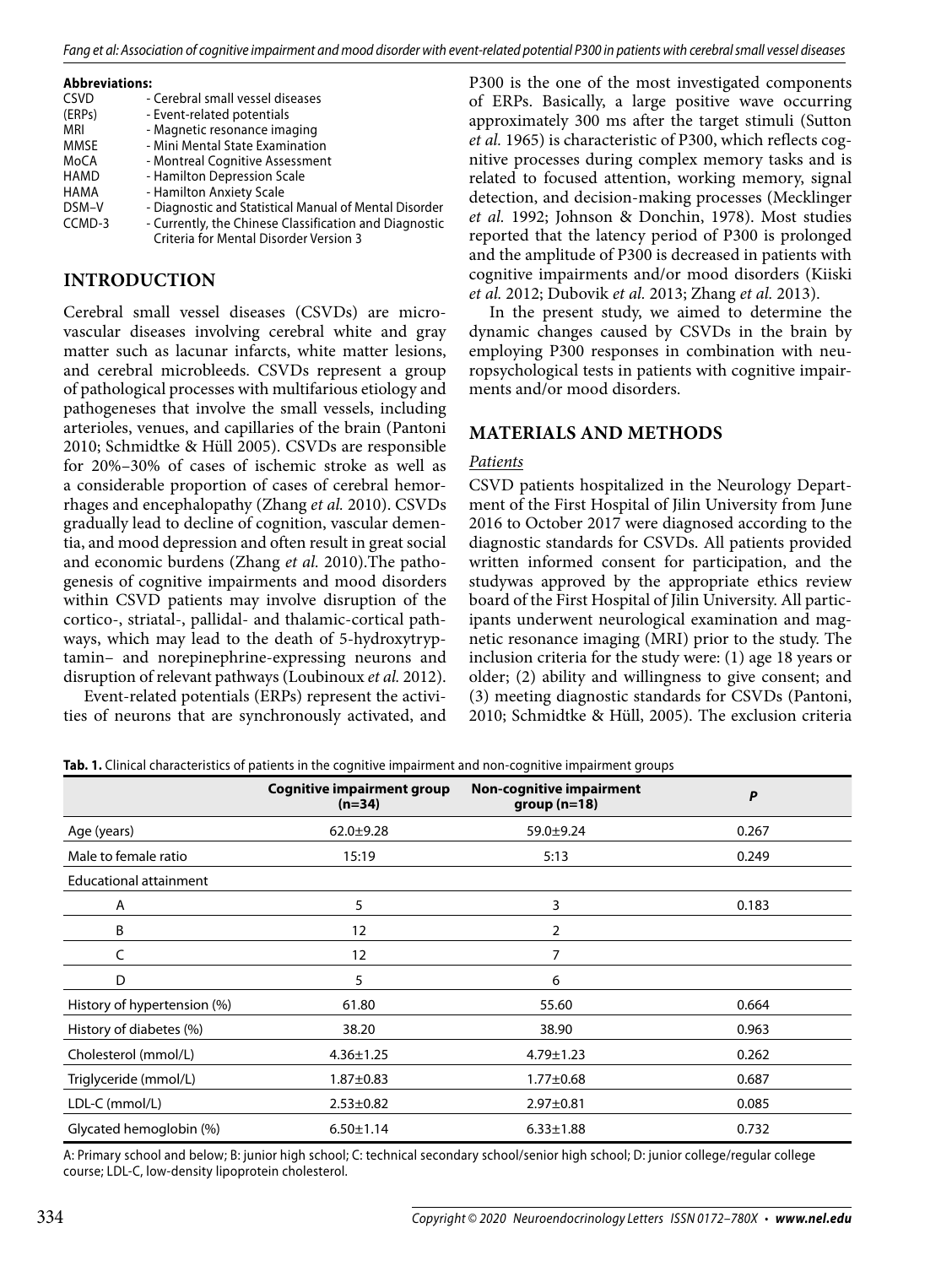| <b>TWO E:</b> Chincal Characteristics of patients in the mood disorder and non-mood disorder groups |                                 |                                     |       |  |  |  |
|-----------------------------------------------------------------------------------------------------|---------------------------------|-------------------------------------|-------|--|--|--|
|                                                                                                     | Mood disorder group<br>$(n=14)$ | Non-mood disorder group<br>$(n=38)$ | P     |  |  |  |
| Age (years)                                                                                         | $63.6 \pm 9.76$                 | $60.0 + 9.04$                       | 0.213 |  |  |  |
| Male to female ratio                                                                                | 5:9                             | 27:11                               | 0.020 |  |  |  |
| <b>Educational attainment</b>                                                                       |                                 |                                     |       |  |  |  |
| A                                                                                                   | 3                               | 5                                   | 0.851 |  |  |  |
| B                                                                                                   | 4                               | 10                                  |       |  |  |  |
| C                                                                                                   | 4                               | 15                                  |       |  |  |  |
| D                                                                                                   | 3                               | 8                                   |       |  |  |  |
| History of hypertension (%)                                                                         | 42.90                           | 65.80                               | 0.135 |  |  |  |
| History of diabetes (%)                                                                             | 35.70                           | 39.50                               | 0.805 |  |  |  |
| Cholesterol (mmol/L)                                                                                | $4.80 \pm 1.45$                 | $4.39 \pm 1.14$                     | 0.302 |  |  |  |
| Triglyceride (mmol/L)                                                                               | $1.81 \pm 0.90$                 | $1.84 \pm 0.73$                     | 0.894 |  |  |  |
| LDL-C (mmol/L)                                                                                      | $2.81 \pm 0.93$                 | $2.64 \pm 0.81$                     | 0.534 |  |  |  |
| Glycated hemoglobin (%)                                                                             | $6.15 \pm 0.77$                 | $6.51 \pm 1.71$                     | 0.519 |  |  |  |

**Tab. 2.** Clinical characteristics of patients in the mood disorder and non-mood disorder groups

A: Primary school and below; B: junior high school; C: technical secondary school/senior high school; D: junior college/regular college course; LDL-C, low-density lipoprotein cholesterol.

included: (1) lacunar infarction diameter >20 mm and major vascular stenosis; (2) inability to complete tests; (3) history of depression, anxiety or cognitive impairments; and (4) abnormal white matter signal caused by carbon monoxide poisoning or hypoglycemia. Clinical data from all patients were analyzed retrospectively, including age, gender, average educational attainment (A: primary school and below; B: junior high school; C: technical secondary school/senior high school; and D: junior college/regular college course), history of hypertension or diabetes, serum levels of cholesterol, triglyceride, low-density lipoprotein cholesterol, and glycated hemoglobin.

## *Neuropsychological assessment*

A detailed neuropsychological test battery was applied to all participants by neuropsychologists. The following tests were administered: the Mini Mental State Examination (MMSE) and Montreal Cognitive Assessment (MoCA) to assess cognitive status (Hilal *et al.* 2017; Feng *et al.* 2012; Jeong *et al.* 2004) and the Hamilton Depression Scale (HAMD) and Hamilton Anxiety Scale (HAMA) to assess mood disorders. At present, there is no unified specific standard for the diagnosis and evaluation of poststroke depression. Domestic and foreign scholars have basically adopted various diagnostic criteria, scales and parameters of functional depression. The

|  |  |  | Tab. 3. P300 amplitude and latency values in the cognitive impairment group and non-cognitive impairment group |  |
|--|--|--|----------------------------------------------------------------------------------------------------------------|--|
|  |  |  |                                                                                                                |  |

| <b>Electrode site</b>     | <b>Cognitive impairment group</b><br>$(n=34)$ | <b>Non-cognitive impairment</b><br>$group(n=18)$ | P     |
|---------------------------|-----------------------------------------------|--------------------------------------------------|-------|
| Pz latency (ms)           | 405.9±40.8                                    | $355.7 \pm 32.0$                                 | 0.000 |
| Fz latency (ms)           | $400.8 \pm 35.4$                              | $359.2 \pm 31.0$                                 | 0.000 |
| Fpz latency (ms)          | $388.1 \pm 51.8$                              | $348.1 \pm 28.5$                                 | 0.006 |
| C3 latency (ms)           | $400.8 \pm 35.8$                              | $352.4 \pm 28.5$                                 | 0.000 |
| C4 latency (ms)           | $405.6 \pm 36.4$                              | 357.0±32.2                                       | 0.000 |
| Cz latency (ms)           | $402.3 \pm 36.0$                              | 353.7±29.1                                       | 0.000 |
| Pz amplitude $(\mu \nu)$  | $8.68 \pm 7.10$                               | $7.26 \pm 4.33$                                  | 0.442 |
| Fz amplitude (µv)         | $8.81 \pm 7.53$                               | $8.77 \pm 6.18$                                  | 0.983 |
| Fpz amplitude $(\mu \nu)$ | $8.36 \pm 7.26$                               | $11.72 \pm 12.90$                                | 0.234 |
| $C3$ amplitude ( $\mu$ v) | $7.91 \pm 6.88$                               | $7.57 \pm 5.26$                                  | 0.856 |
| $C4$ amplitude ( $\mu$ v) | 7.78±6.90                                     | $6.75 \pm 4.19$                                  | 0.566 |
| $Cz$ amplitude $(\mu v)$  | $8.84 \pm 7.34$                               | $6.89 \pm 3.78$                                  | 0.298 |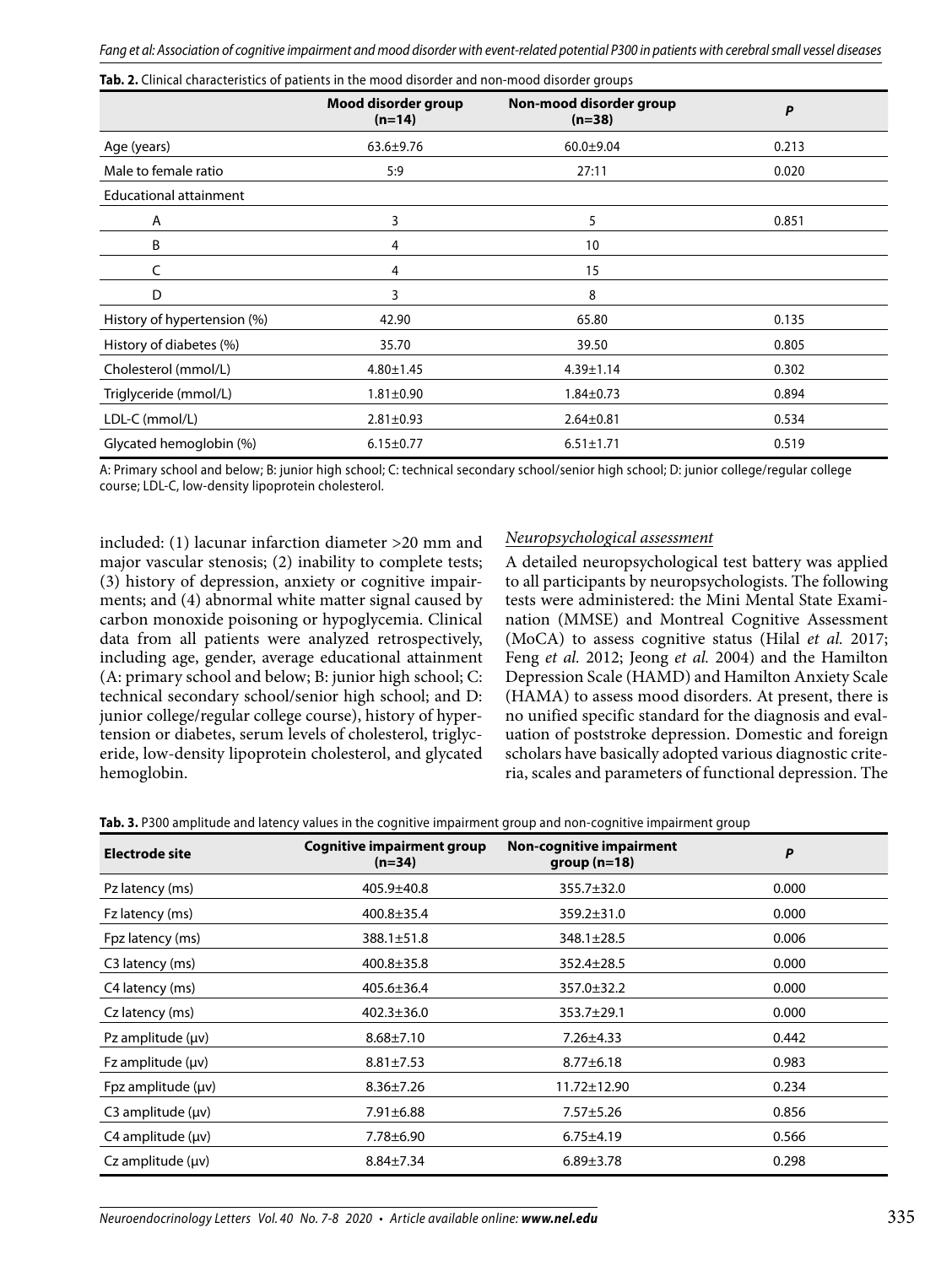

**Fig. 1. P300 latency values in the cognitive impairment group and non-cognitive impairment group**  Group A: cognitive impairment group; Group B: non-cognitive impairment group. The P300 latency values of the cognitive impairment group were prolonged compared with those of the non-cognitive impairment group over the electrode sites Pz, Fz, Fpz, C3, C4 and Cz.

diagnostic criteria used worldwide are the Diagnostic and Statistical Manual of Mental Disorder (DSM–V) (American Psychiatric Association, 2013). Currently, the Chinese Classification and Diagnostic Criteria for Mental Disorder Version 3 (CCMD-3) has been adopted in China. Regarding the first-line assessments of poststroke depression, the diagnostic test used most commonly is the HAMD. In the present study, patients with a score <27 (O'Bryant *et al.* 2008) on the MMSE and a score <26 (Nasreddine *et al.* 2005) on the MoCA were considered to be cognitively impaired. Patients with a score ≥7 on the HAMA and a score ≥8 on the

HAMD were considered to be anxious and depressed, respectively. None of the enrolled patients had received any drug that either improves cognitive function or alleviates anxiety or depression.

## *Electrophysiological recordings*

All P300 recordings were independently performed by a trained member from the research group in a sound-attenuated, isolated room. A classical oddball paradigm was used in the experiments. Regarding the P300, oddball task visual-evoked potentials were measured using a NeuroScan. The electrophysiologi-

| Tab. 4. P300 amplitude and latency values in the mood disorder group and non-mood disorder group |  |
|--------------------------------------------------------------------------------------------------|--|
|                                                                                                  |  |

| Electrode site            | Mood disorder group<br>$(n=14)$ | Non-mood disorder group<br>$(n=38)$ | P     |  |
|---------------------------|---------------------------------|-------------------------------------|-------|--|
| Pz latency (ms)           | $404.2 \pm 34.1$                | 381.4±47.0                          | 0.117 |  |
| Fz latency (ms)           | 406.9±24.6                      | 378.3±41.0                          | 0.018 |  |
| Fpz latency (ms)          | 377.6±45.4                      | 373.7±50.9                          | 0.804 |  |
| C3 latency (ms)           | $405.5 \pm 26.2$                | 376.2±42.1                          | 0.023 |  |
| C4 latency (ms)           | 399.2±37.2                      | 383.6±43.2                          | 0.256 |  |
| Cz latency (ms)           | $406.0 \pm 26.0$                | 377.9±42.9                          | 0.026 |  |
| Pz amplitude $(\mu \nu)$  | $6.24 \pm 5.27$                 | $8.90 \pm 6.52$                     | 0.178 |  |
| Fz amplitude $(\mu \nu)$  | $6.04 \pm 5.06$                 | $9.81 \pm 7.43$                     | 0.086 |  |
| Fpz amplitude $(\mu \nu)$ | $7.01 \pm 4.50$                 | $10.44 \pm 10.80$                   | 0.257 |  |
| C3 amplitude $(\mu \nu)$  | $6.06{\pm}4.36$                 | $8.43 \pm 6.84$                     | 0.234 |  |
| $C4$ amplitude ( $\mu$ v) | $5.41 \pm 4.03$                 | $8.17 \pm 6.56$                     | 0.148 |  |
| $Cz$ amplitude $(uv)$     | $7.09 \pm 5.98$                 | $8.57 \pm 6.53$                     | 0.464 |  |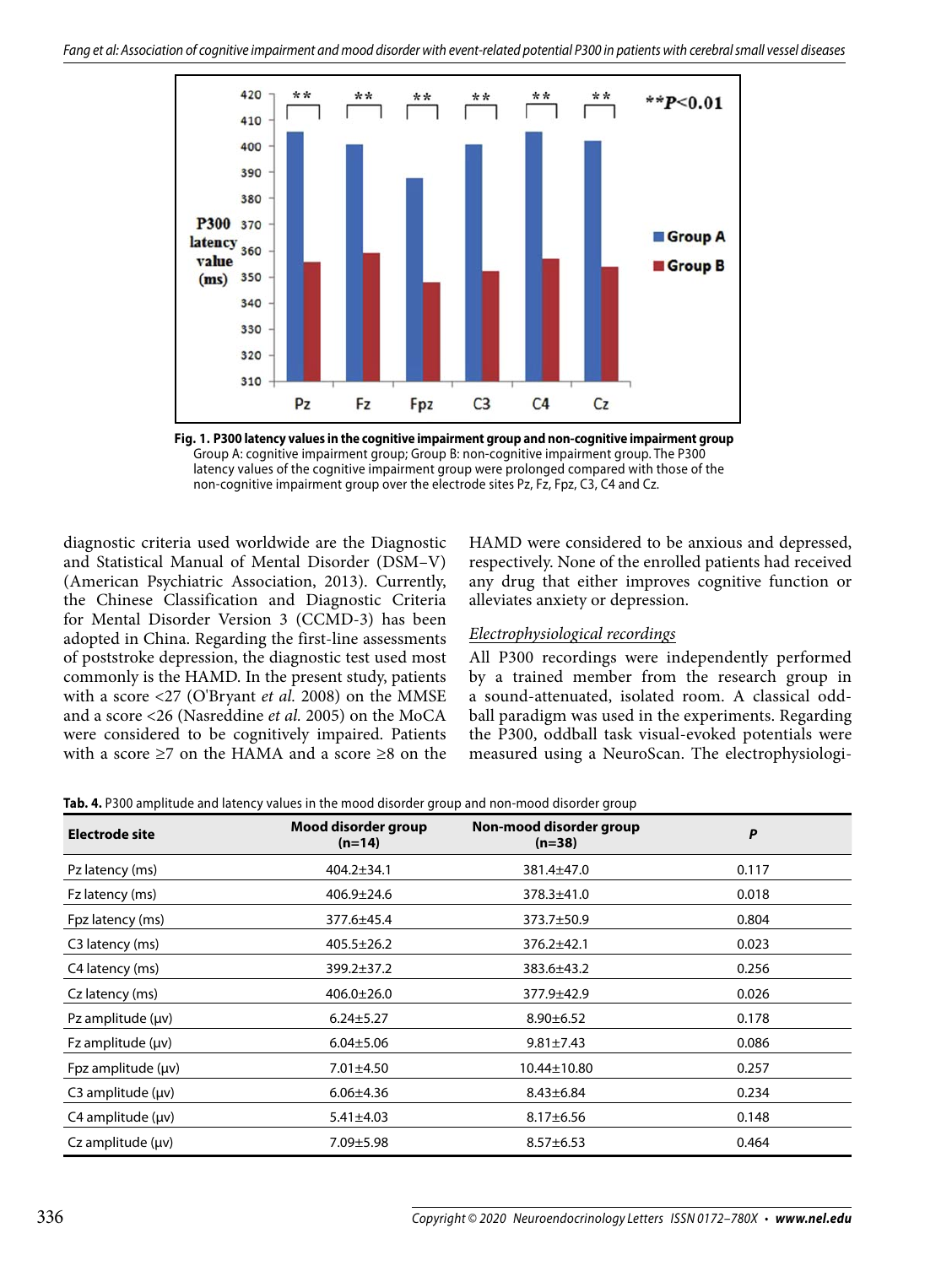

**Fig. 2. P300 latency values in the mood disorder group and non-mood disorder group** Group C: mood disorder group; Group D: non-mood disorder group. The P300 latency values of the mood disorder group were prolonged compared with those of the non- mood disorder group over the electrode sites Fz, C3 and Cz.

cal activity was recorded from different positions: Fz (forehead midline), Cz (coronal midline), Pz (parietal midline), and Fpz (frontal pole). Impedances were less than 5 kΩ. In the oddball paradigm, we chose 2 for the target stimulus and 8 for the non-target stimulus. The P300 component was defined as the occurrence of the largest positive-going peak when responding to the deviant (rare) stimuli within a specific latency window (250–450 ms). Peak amplitude was measured relative to the prestimulus baseline (100 ms), and peak latency was measured from the time of stimulus onset (Hada *et al.* 2000).

# *Statistical analysis*

Statistical analysis was performed using Statistical Package for the Social Sciences Statistics (SPSS) version 17. The normally distributed measurement data are provided as mean ± standard deviation, and the means were compared using independent samples t test. Qualitative data were analyzed by chi-square  $(\chi^2)$  test. The association of the neuropsychological test scores with values for P300 amplitude and latency among groups were analyzed based on partial correlation coefficients. Significance was accepted at a value of  $p<0.05$  in all analyses.

**Tab. 5.** P300 amplitude and latency values in cognitive impairment with mood disorder group and cognitive impairment without mood disorder group

| <b>Electrode site</b>     | <b>Cognitive impairment with</b><br>mood disorder group<br>$(n=12)$ | <b>Cognitive impairment without</b><br>mood disorder group<br>$(n=22)$ | P     |
|---------------------------|---------------------------------------------------------------------|------------------------------------------------------------------------|-------|
| Pz latency (ms)           | $402.8 \pm 33.5$                                                    | 407.7±45.1                                                             | 0.758 |
| Fz latency (ms)           | $406.9 \pm 23.7$                                                    | 397.3±40.7                                                             | 0.463 |
| Fpz latency (ms)          | 387.8±40.1                                                          | 388.3±58.7                                                             | 0.981 |
| C3 latency (ms)           | $407.1 \pm 23.7$                                                    | 397.6±40.7                                                             | 0.484 |
| C4 latency (ms)           | 394.7±38.5                                                          | 411.6±34.7                                                             | 0.224 |
| Cz latency (ms)           | $407.0 \pm 24.2$                                                    | 399.7±41.4                                                             | 0.581 |
| Pz amplitude $(\mu \nu)$  | $6.32 \pm 5.60$                                                     | $9.96 \pm 7.61$                                                        | 0.155 |
| $Fz$ amplitude ( $\mu$ v) | $6.19 \pm 5.41$                                                     | $10.24 \pm 8.23$                                                       | 0.136 |
| Fpz amplitude $(\mu \nu)$ | $6.44 \pm 4.62$                                                     | $9.40 \pm 8.27$                                                        | 0.262 |
| C3 amplitude $(\mu \nu)$  | $5.73 \pm 4.64$                                                     | $9.10 \pm 7.68$                                                        | 0.176 |
| $C4$ amplitude ( $\mu$ v) | $5.14 \pm 4.31$                                                     | $9.22 \pm 7.68$                                                        | 0.100 |
| $Cz$ amplitude $(\mu v)$  | $7.48 \pm 6.26$                                                     | $9.59 \pm 7.90$                                                        | 0.433 |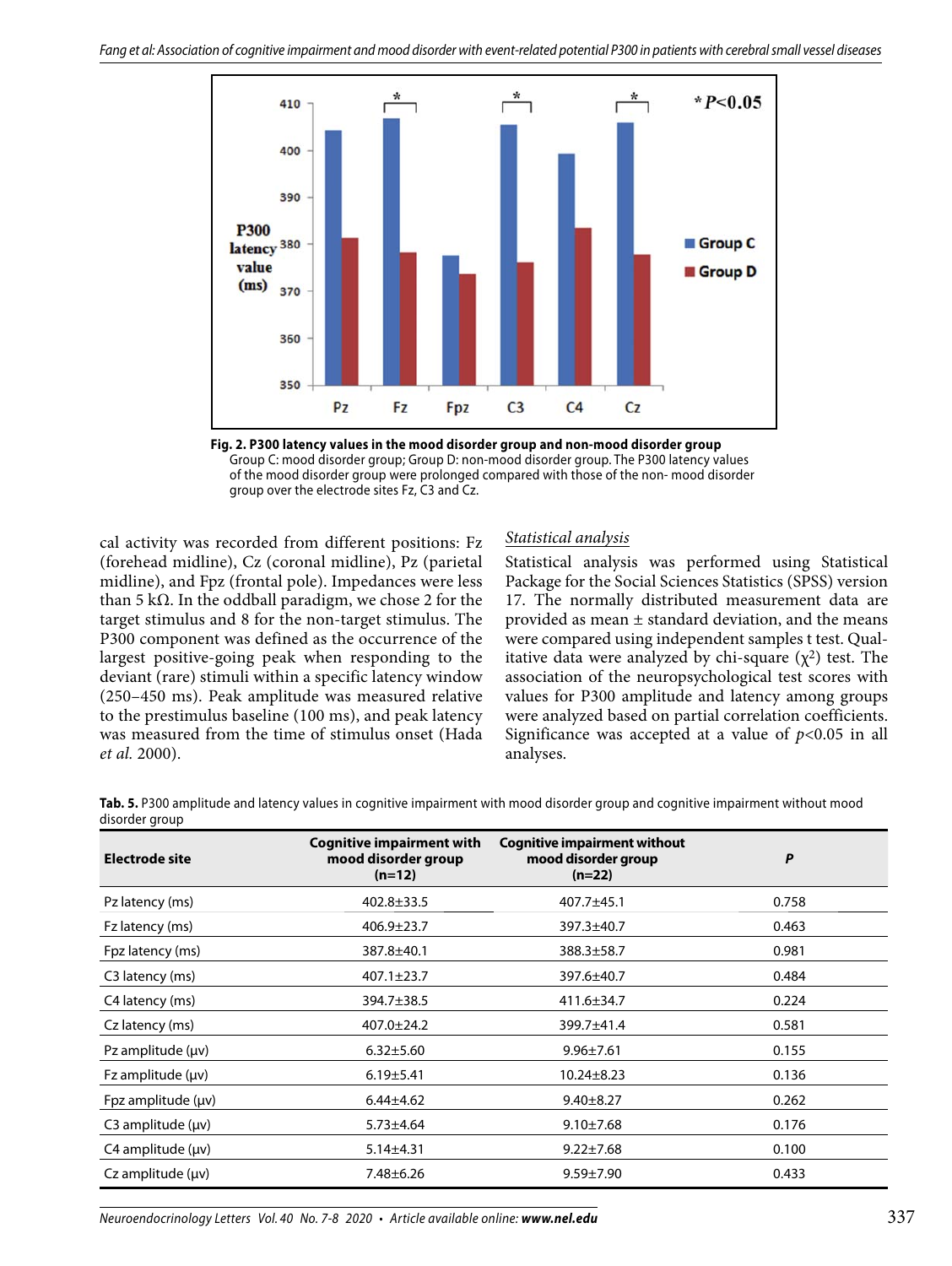

**Fig. 3. Correlations between HAMD score and P300 latency value at the electrode site C3** According to the partial correlation analysis, a mild positive correlation was found between the HAMD score and C3 latency value (r=0.325, P=0.022).

# **RESULTS**

## *Clinical data*

This study enrolled a total of 52 patients with CSVDs, whose ages ranged from 43–77 years, and 38.5% were female. Concerning vascular risk factor distributions, of the 52 patients, 31 (59.6%) had hypertension, and 20 (38.5%) had diabetes. All patients who met the inclusion criteria were assessed by both cognitive tests and mood scales within 1 week after enrollment, followed by measurement of P300. Accordingly, patients were assigned to the following four groups: cognitive impairment group, non-cognitive impairment group, mood disorder group, and non-mood disorder group. Tables 1 and 2 show the clinical characteristics among the study groups. In this study, there were no significant differences in age, the male to female ratio, educational attainment, history of diabetes or hypertension, and levels of cholesterol, triglyceride, low-density lipoprotein cholesterol and glycated hemoglobin between the cognitive impairment and non-cognitive impairment groups (Table1). Only the ratio of males to females showed a significant difference between the mood disorder and non-mood disorder groups (5:9 vs 27:11, *p*=0.020; Table 2).

# *Comparison of P300 amplitude and latency between the cognitive impairment and non-cognitive impairment groups*

The P300 latency values were found to differ significantly between the cognitive impairment group and the non-cognitive impairment group  $(p<0.01)$ . According to the independent sample t-test, the P300 latency values of the cognitive impairment group were prolonged compared with those of the non-cognitive impairment group over the electrode sites Pz, Fz, Fpz, C3, C4 and Cz (Table 3, Figure 1). The P300 amplitude values did not differ between the two groups (*P*>0.05; Table 3).

# *Comparison of P300 amplitude and latency between the mood disorder and non-mood disorder groups*

The P300 latency values of the mood disorder group were significantly prolonged compared to those of the non-mood disorder group over the electrode sites Fz, C3 and Cz (*p*<0.05; Table 4, Figure 2). The P300 amplitude values did not differ between the two groups (*p*>0.05; Table 4).

## *Comparison of P300 amplitude and latency between the cognitive impairment with mood disorder group and cognitive impairment without mood disorder group*

The P300 latency and amplitude values of the cognitive impairment with mood disorder group and cognitive impairment without mood disorder group did not differ (*p*>0.05; Table 5).

# *Correlations between neuropsychological test scores and P300 amplitude and latency values*

According to the partial correlation analysis, a mild positive correlation was found between HAMD score and C3, Fz and Cz latency values  $(r=0.325, p=0.022;$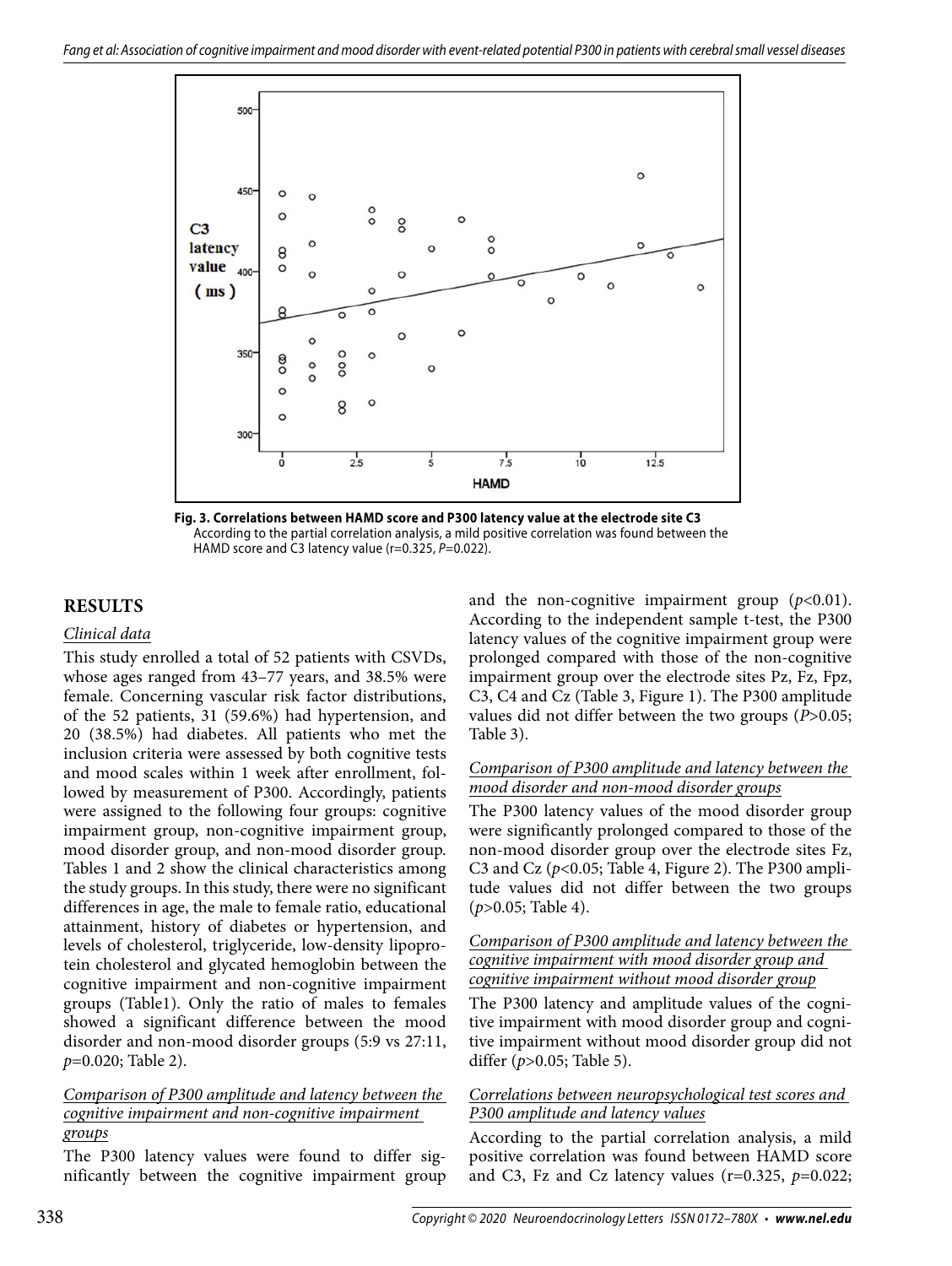

**Fig. 4. Correlations between the HAMD score and P300 latency value at the electrode site Fz** According to the partial correlation analysis, a mild positive correlation was found between the HAMD score and Fzlatency value (r=0.304, P=0.036).

r=0.304, *p*=0.036; and r=0.300, *p*=0.036; respectively). The correlation analysis results are shown in Figures 3–5. In this study, no correlations were found between the visual P300 amplitude and latency values and the MMSE, MoCA, and HAMA scores.

# **DISCUSSION**

P300 latency is known to reflect the information processing speed of individuals regarding stimulus detection and evaluation (Kutas *et al.* 1977). Amplitude is associated with attention, signal detection, and working memory (Ozmus *et al.* 2017). Amplitude cannot be parallel to the degree of cognitive dysfunction. Our studies indicated that the P300 values in the cognitive impairment group featured obvious prolongation of the latency in the Pz, Fz, Fpz, C3, C4 and Cz regions. This is similar to Fu XJ's findings (Fu *et al.* 2017). However, there were no significant differences in the amplitude values between patients with and without cognitive impairment. The results of the present study suggest that P300 latency values can be used as a objective indicator of cognitive impairment in CSVD patients. In the study, we also observed that there has been an extension of the P300 latency in a small number of patients of CSVD. However, the neuropsychological test of MMSE or MoCA was still in the normal range. This indicates that some patients' brain transmission function or the processing procedure has slowed down. These patients are more likely to gradually develop into cognitive impairment. Therefore, these patients should be closely followed up and given some treatments to improve brain function to prevent or slow the occurrence of cognitive impairment. However, whether P300 can be used for early identification of cognitive impairment of patients with CSVD still needs an extensive study.

Our results also showed that the incidence of mood disorders among CSVD patients was 26.9%, the incidence of depression was 23.1%, and the incidence of anxiety was 21.2%, similar to the results of previous studies (Castillo *et al.* 1993). Our findings also indicated that P300 values in mood disorder group feature an obvious prolongation of the latency values in the Fz, C3 and Cz regions, which is consistent with the results of Kalayam et al (1998). The results of the present study suggest that P300 latency values can be used as a objective indicator of mood disorder in CSVD patients.

The P300 latency and amplitude values were found to not differ between the cognitive impairment with mood disorder group and the cognitive impairment without mood disorder group. Our results also demonstrated that most patients who had cognitive impairment suffered from a mood disorder. It was thus presumed that the dysfunctional deficits of neurophysiological activity were suppressed in patients with mood disorders, given that the cortical excitability was decreased, and the cognitive capacity was reduced.

Consistently with Papaliagkas's study (Papaliagkas *et al.* 2008), MMSE and MoCA scores of CSVD did not correlate with P300 amplitude and latency values. It was speculated that the degree of cognitive impairment in the patients in this study was still mild and did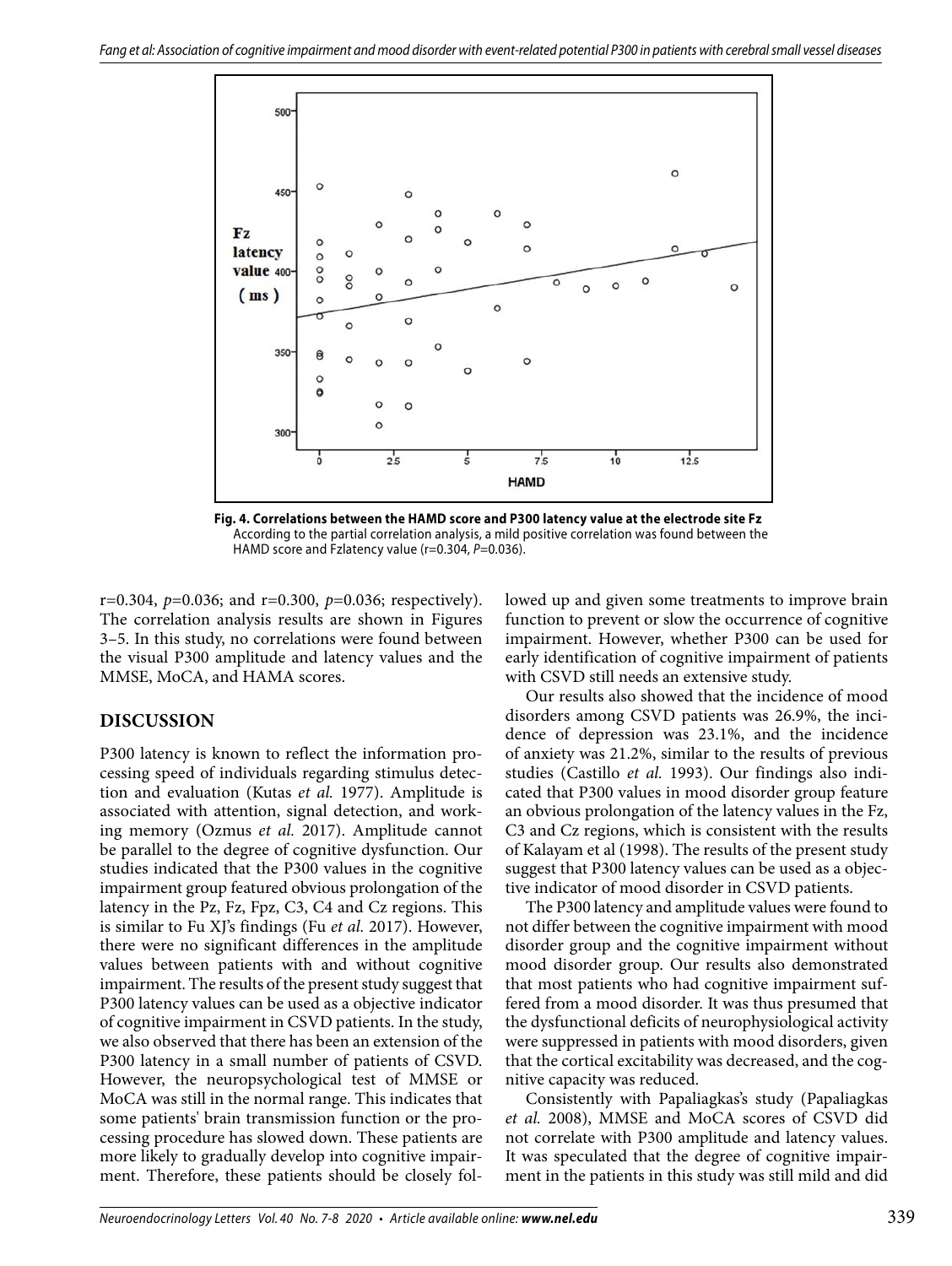

**Fig. 5. Correlation between the HAMD score and P300 latency value at the electrode site Cz** According to the partial correlation analysis, a mild positive correlation was found between the HAMD score and Cz latency value (r=0.300, P=0.036).

not reach the severity of dementia. Even though some patients were very likely to gradually develop vascular dementia eventually, the degenerating brain still slowed the transmission and/or information processing.

Previous studies also found no significant correlation between the HAMD score and P300 values. In the present study, a mild positive correlation was observed between the HAMD score and values for C3, Fz and Cz latency, and this is likely because the majority of patients had mood disorders in addition to other symptoms such as cognitive dysfunctionin this study.

In the present study, the gender distribution of the mood disorder group was statistically different from that of the non-mood disorder group, which was consistent with the findings of previous studies (Cassidy *et al.* 2004). Of course, this result only represents the research in this region. It is generally believed that mood disorders are more likely to occur in female patients and may be related to distinctive hormone levels as well as neurotic tendencies among female patients. With regard to aging, female patients often experience disorder of neuroendocrine function, which represents a potential risk factor for anxiety and/or depression.

There are a number of potential limitations in our study. First, the number of enrolled patients was apparently insufficient, and hence, an expanded population is required for further analyses of the correlation between P300 amplitude/latency values and MMSE/MoCA scores. A second limitation is that CSVD subtypes were not considered in the present study. Such analysis may uncover more detailed information regarding the associations of P300 amplitude/latency values in cognitive impairments and mood disorders with CSVD subtypes, thereby potentially offering insights for the development of novel diagnostic approaches for recognizing the symptoms of CSVDs, especially in the early phase, in order to apply timely intervention and prevent disease progression.

# **ROLE OF FUNDING SOURCE**

This work was supported by the National Natural Science Foundation of China (No. 81873794).

# **CONFLICT OF INTEREST STATEMENT**

The authors declare that they have no competing interests.

#### REFERENCES

- 1 American Psychiatric Association (2013). Diagnostic and statistical manual of mental disorder. Fifth Edition. American Psychiatric Publishing. Available from: https://doi.org/10.1176/appi. books.9780890425596.
- 2 Cassidy E, O'Connor R, O'Keane V (2004). Prevalence of poststroke depression in an Irish sample and its relationship with disability and outcome following inpatient rehabilitation. Disability and rehabilitation. **26**: 71–77.
- 3 Castillo CS, Starkstein SE, Fedoroff JP, Price TR, Robinson RG (1993). Generalized anxiety disorders after stroke. Journal of Nervous & Mental Disease. **181**: 100–6.